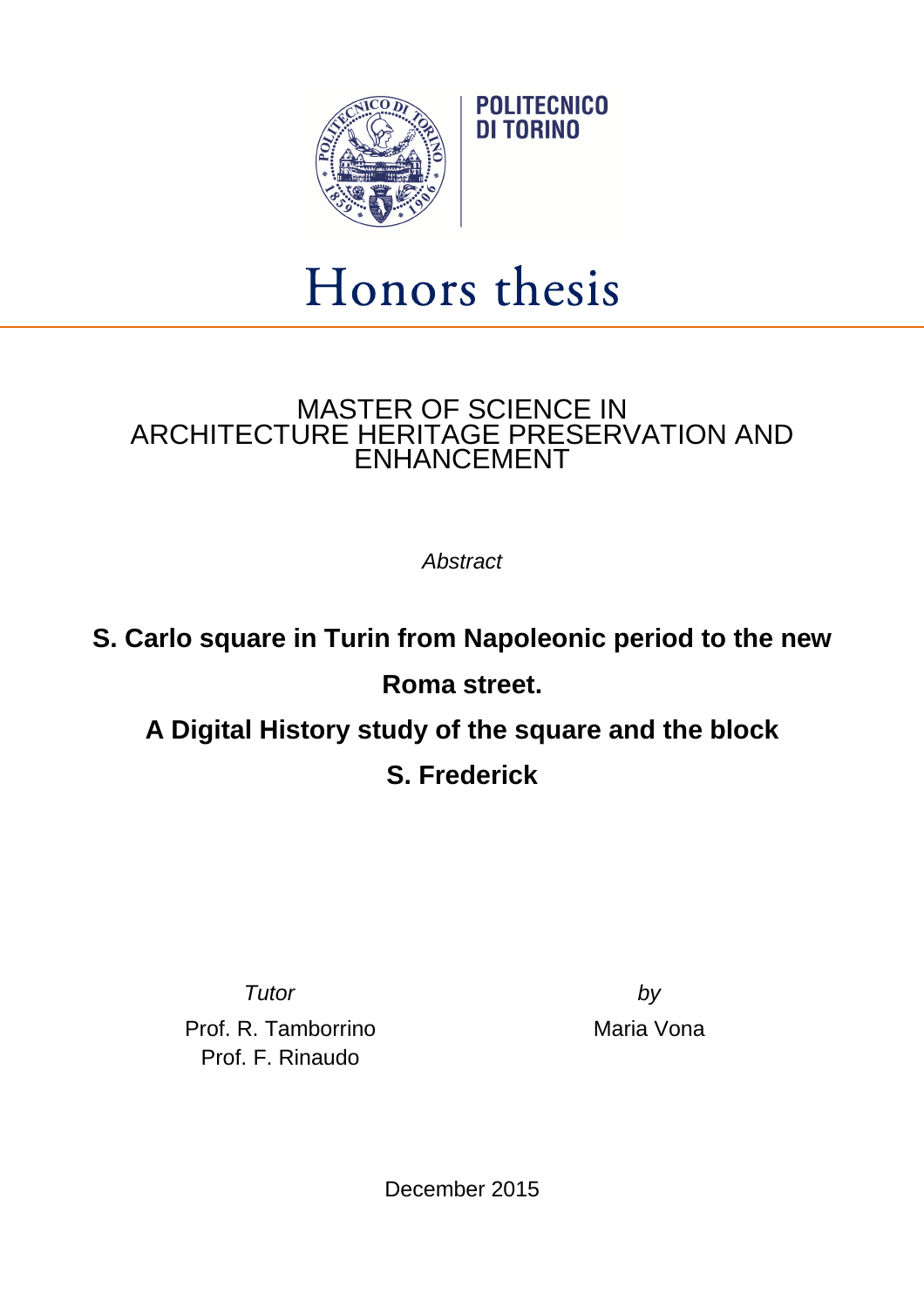Conducted through the analysis of land registers and historical censuses inside the archival heritage of the city, this study born like an analysis of the physical transformation of urban and architectural space of the San Carlo's square in Turin, according to the sequence of events historians have characterized the Turin city in the Nineteenth century by the arrival of the Napoleonic government and its reforms inspired by the principles of the French Revolution, both on the economic that socially, in which we witness a strong statement of the new bourgeois elites, until the major rehabilitation projects in the early decades of the last century that still shape the present appearance of the square and its blocks.

This square born in the mid-seventeenth century, with a project the ducal architect Carlo di Castellamonte, as a connecting element between the city "old" and the "new" city, with this research has shown that the place royal encloses, behind his constant curtain wall of representation, a story of men, actions, accommodation, social changes, that is "physical" parallel to that which is the history of the City of Turin, its spaces, its people and leaders .

Starting from the analysis of the entire square and its six blocks characterizing this place, it was possible to get off to a scale of detail "minor", placing like object of further study the block S. Frederick, that differentiates from the others because is more interesting for the presence of its "internal streets" with spontaneous development, for the connection between some of its most noticeable changes with the S. Carlo's square, for example the Natta Gallery, the elevations of existing homes and the restoration of significant parts of the block, such as to give a new role also from the social point view, as in the case of Geisser Palace, seen as a punctual transformation within a larger extension.

A fundamental aspect of the method of investigation used for the study of this urban space, is the *introduction of digital tools*, new instruments both for the interpretation of the data that for historical narration; tools that can be called "hybrids", born from the interaction of multiple natural sources, both bibliographic and archives, where it was possible to draw an new image of the square that leads to a series of reflections and interpretations of the social classes for both the inhabitant that the owner of the houses present in the blocks and how the physical change of the square may have been influenced by the latter.

Using these resources allows you to create this new image of the city starting from georeferencing of the data used for the purposes of research, organized in multiple databases, allow you to get a visual form of the relationship between "space, and individual" and finally for to narrate the story of this place in which they were carried out of actions,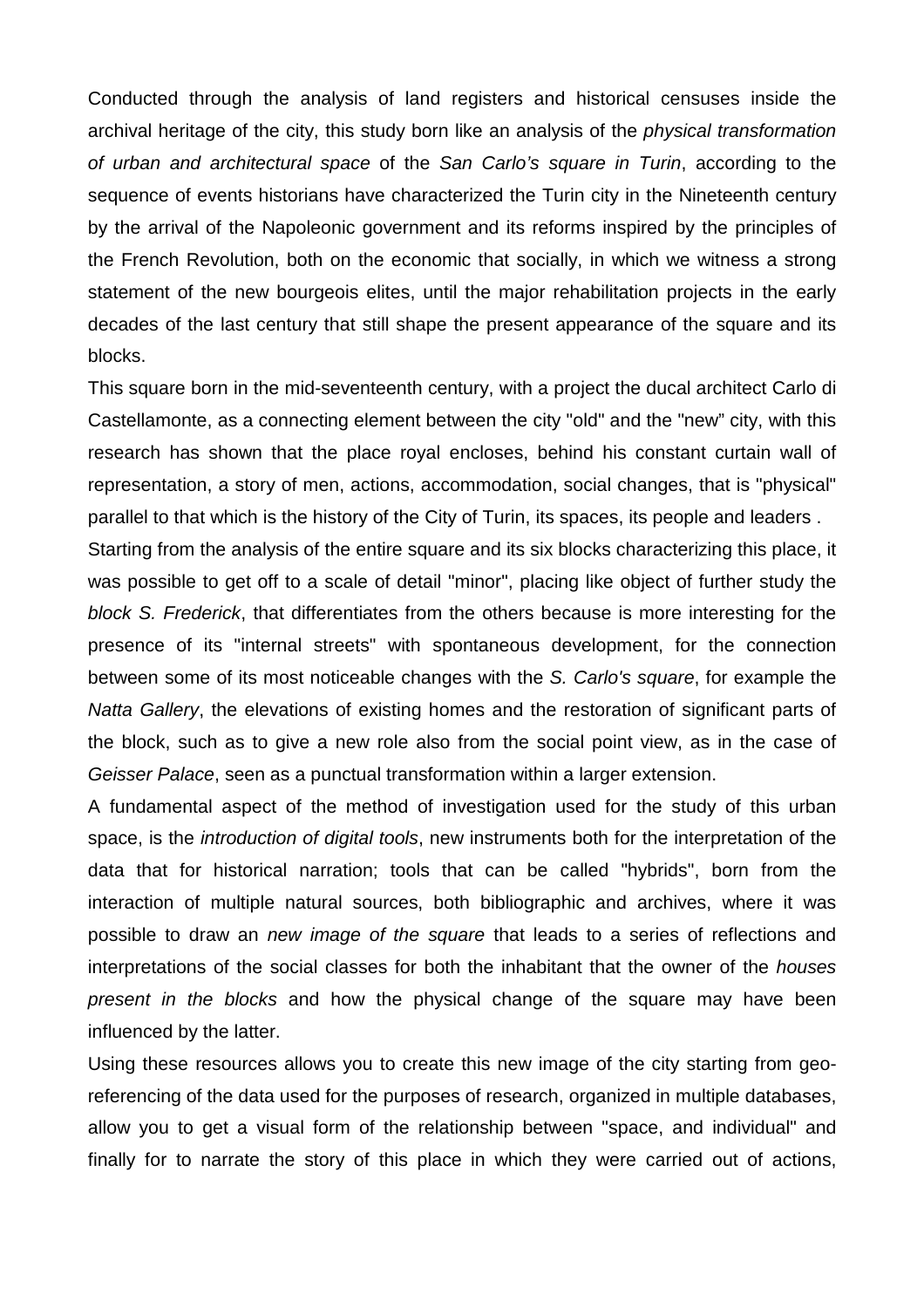describable through the relationship between the representation of an urban space and the sources of the information derived from this.

 The final production of these thematic maps, made with the development of ArcGIS software, shows "graphically" and gradually the establish itself of the middle class within the historical context of the square's buildings until its current shape almost linked to the role of "economic and representative city", with some exceptions and variations, while the volumetric interpretations, performed with the help of 3D modelling, describe "the spatial interpretation" of the buildings inside the block chosen, that is disappeared or that still exists, which may also justify the existing social stratification before the last fascist restoration project.



**Families living in the homes of Piazza San Carlo indicated according to the social class of origin in accordance with the deduction of the data in the Census of 1802, on the basis of cartographic Napoleonic land register of 1807;**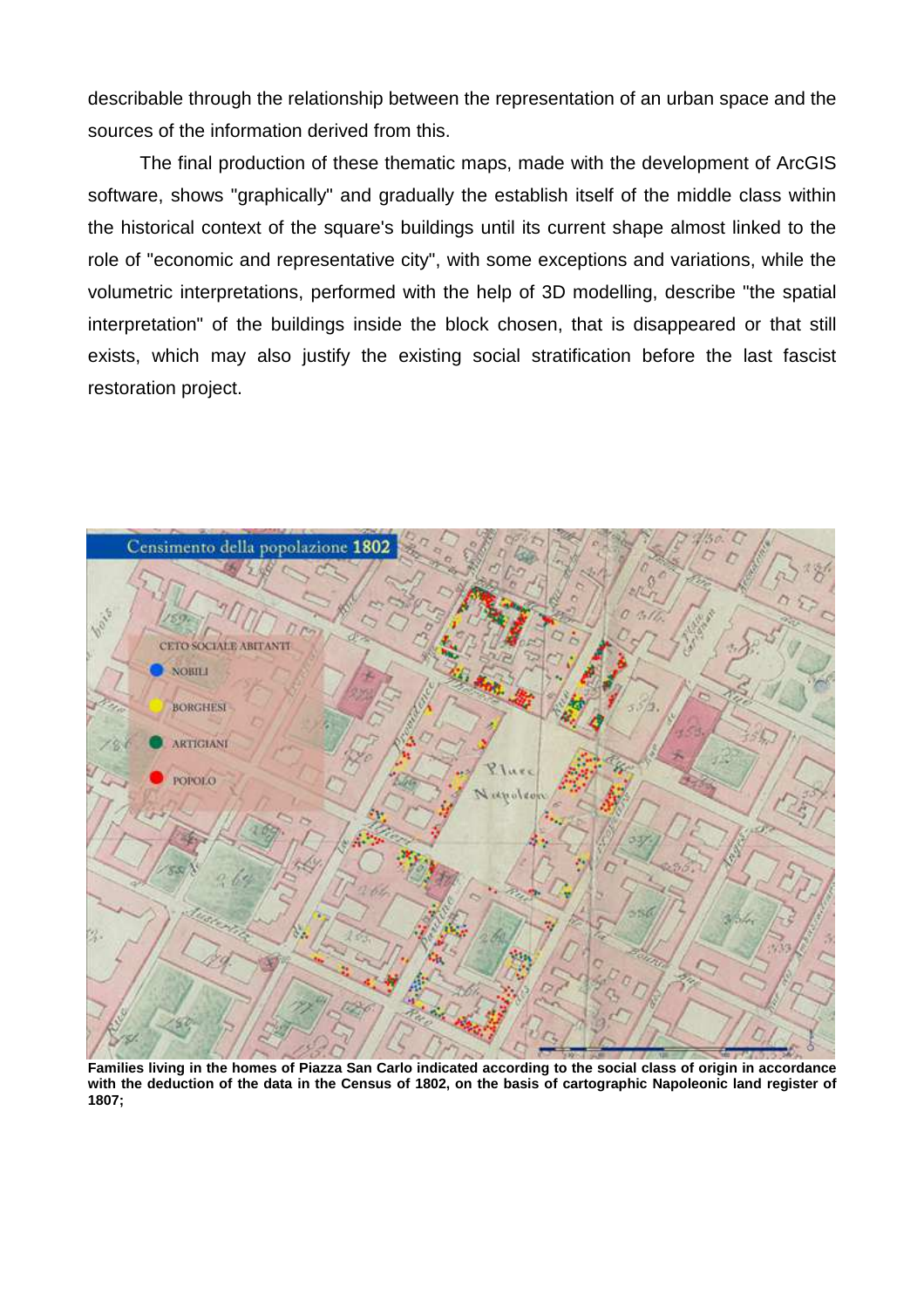

**Study of mutations owned up to 1820, highlighting the social status of the owner, as was apparent from colonnario of the Gatti Land Registry mutations;** 



**3D Model: study spatial transformations of the block SAN. Federico made during the nineteenth and twentieth centuries;**